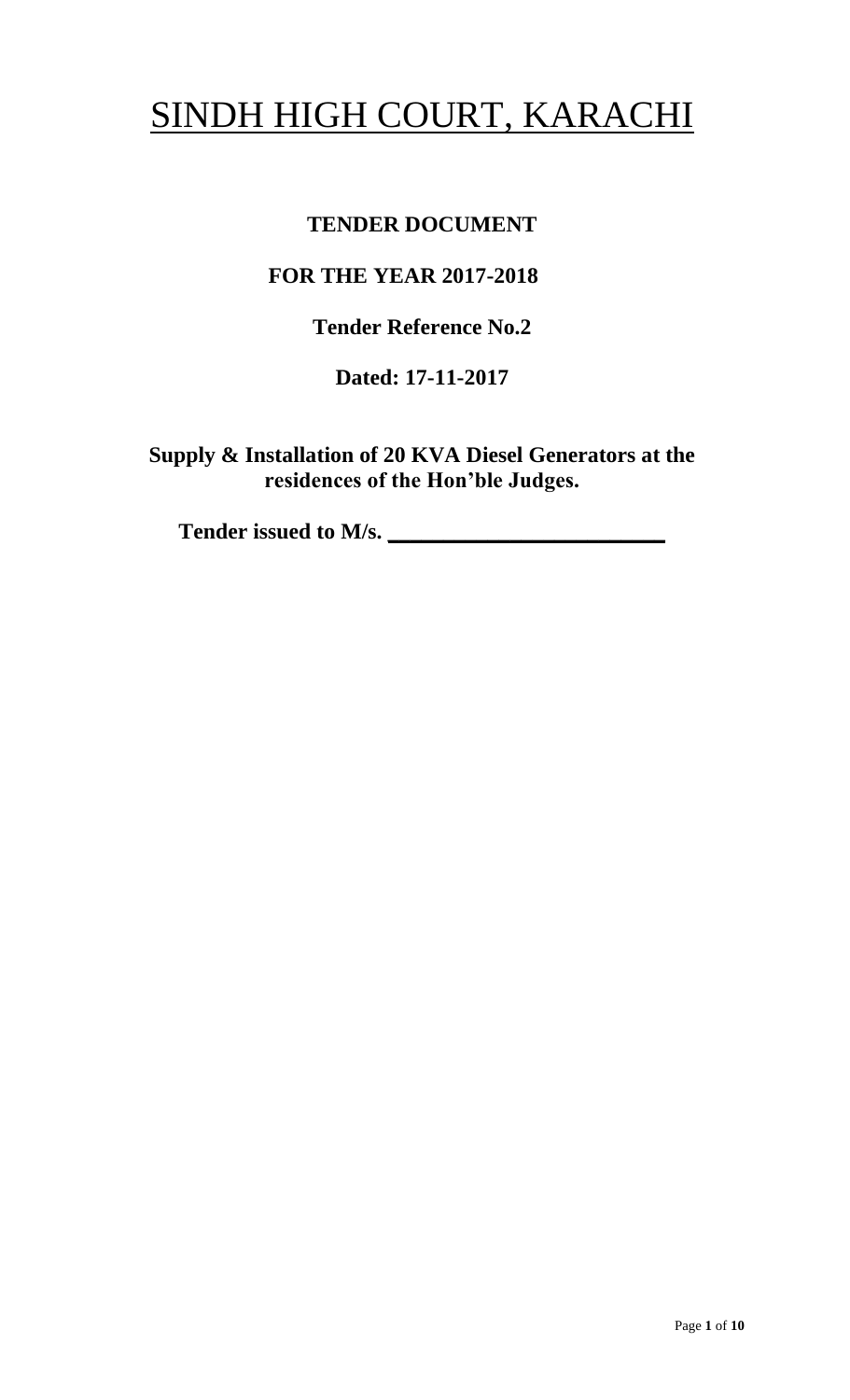## **Contents**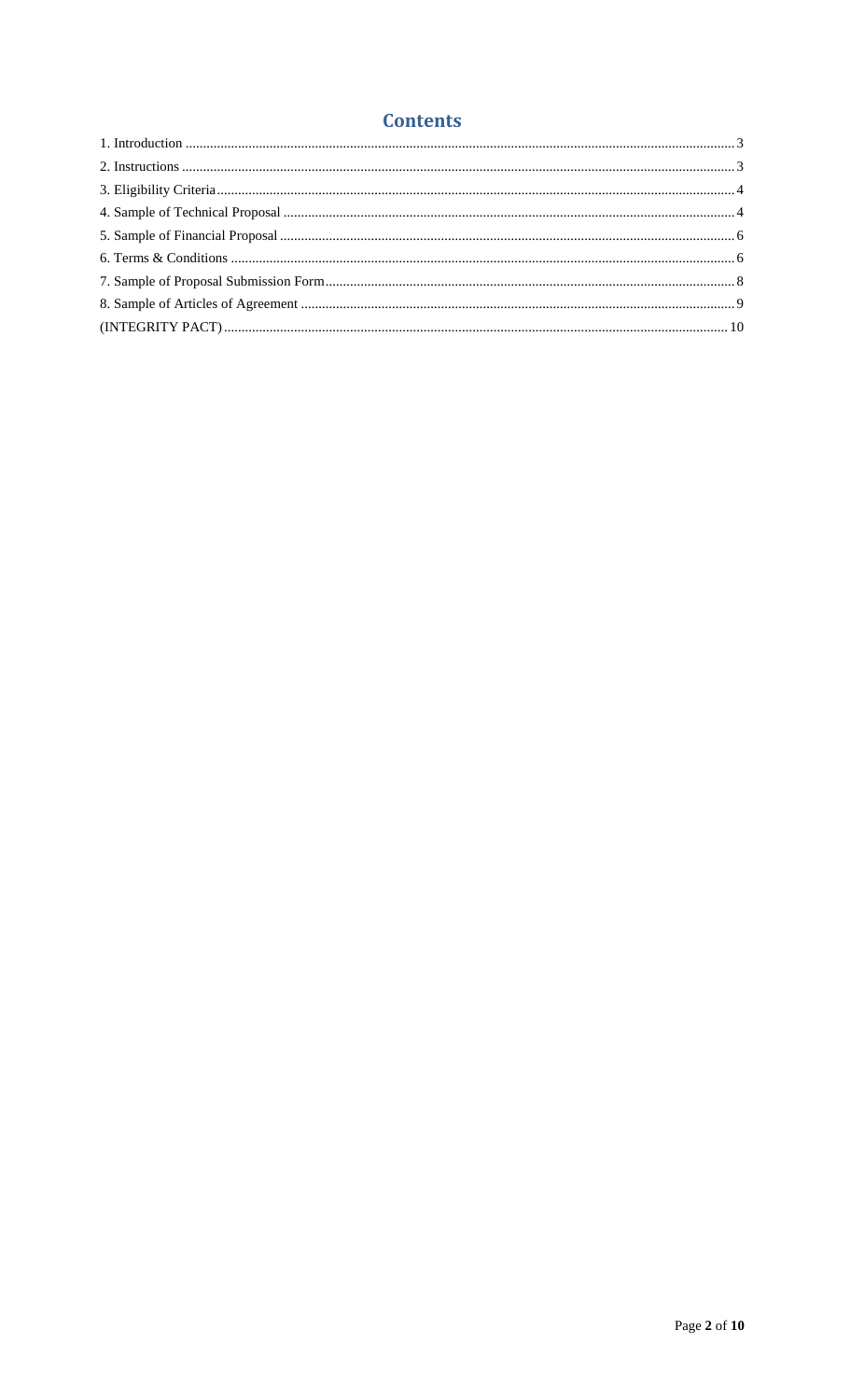### **1. Introduction**

#### Dear Tenderer:

The **SINDH HIGH COURT (SHC)** is the highest judicial institution of the province of [Sindh.](https://en.wikipedia.org/wiki/Sindh) We are interested to purchase **latest Diesel Generators (20 KVA)** from **manufacturers or their authorized distributors/ agent** for one financial year. The rates shall be valid for full term of the contract. SHC reserves the right to increase/ decrease the quantities as per requirement in the light of availability of funds, as per rules.Tender document which includes full details of items and other terms & conditions can be downloaded **free of cost** from [www.sindhhighcourt.gov.pk](http://www.sindhhighcourt.gov.pk/) and [www.spprasindh.gov.pk](http://www.spprasindh.gov.pk/) from  $17<sup>th</sup>$  November, 2017.

<span id="page-2-0"></span>You are requested to attach firm / agency profile etc. along with the Tender Document. Financial Proposal should be submitted in sealed envelope.

Please mention "**Tender Number**" at top left corner of the envelope. SHC reserves the right to accept or reject any or all tender(s) or terminate proceedings at any stage in accordance to the rules & regulations framed by SPPRA.

Kindly deposit a Pay Order / Demand Draft of **2% of the offered amount, the Bid Security**, issued in favor of the Registrar, High Court of Sindh, Karachi.

#### **2. Instructions**

- (a) The Sindh High Court, Karachi (SHC) expects that aspirant vendors should furnish all the required documents to ensure a transparent and genuine presentation. Therefore, it is necessary to fill in the Tender document meticulously and sign & stamp each and every page. Moreover, attach required supporting documents according to the requirement.
- (b) The last date to submit the Tender Document, separate technical & financial proposals in sealed envelopes is **5 th December, 2017 by 10:00 a.m.** in the Office of the Director General (Finance & Accounts), Sindh High Court, Karachi. **The technical proposals** will be opened on the same day at 10:30 a.m. in the presence of representatives who may care to attend. **Financial Proposals** of technically qualified bidders will be opened on **7 th December, 2017 at 10:30 a.m**. at the same venue.
- <span id="page-2-1"></span>(c) **Bid Security of 2% of total charges** will be deposited along with Tender Document in shape of PAY ORDER / DEMAND DRAFT only in the name of Registrar, High Court of Sindh, Karachi, Karachi.
- (d) Should you need further any assistance / guidance please feel free to contact with Mr. Muhammad Faiz Alam, Telephone No. 021-99203151 Ext 234.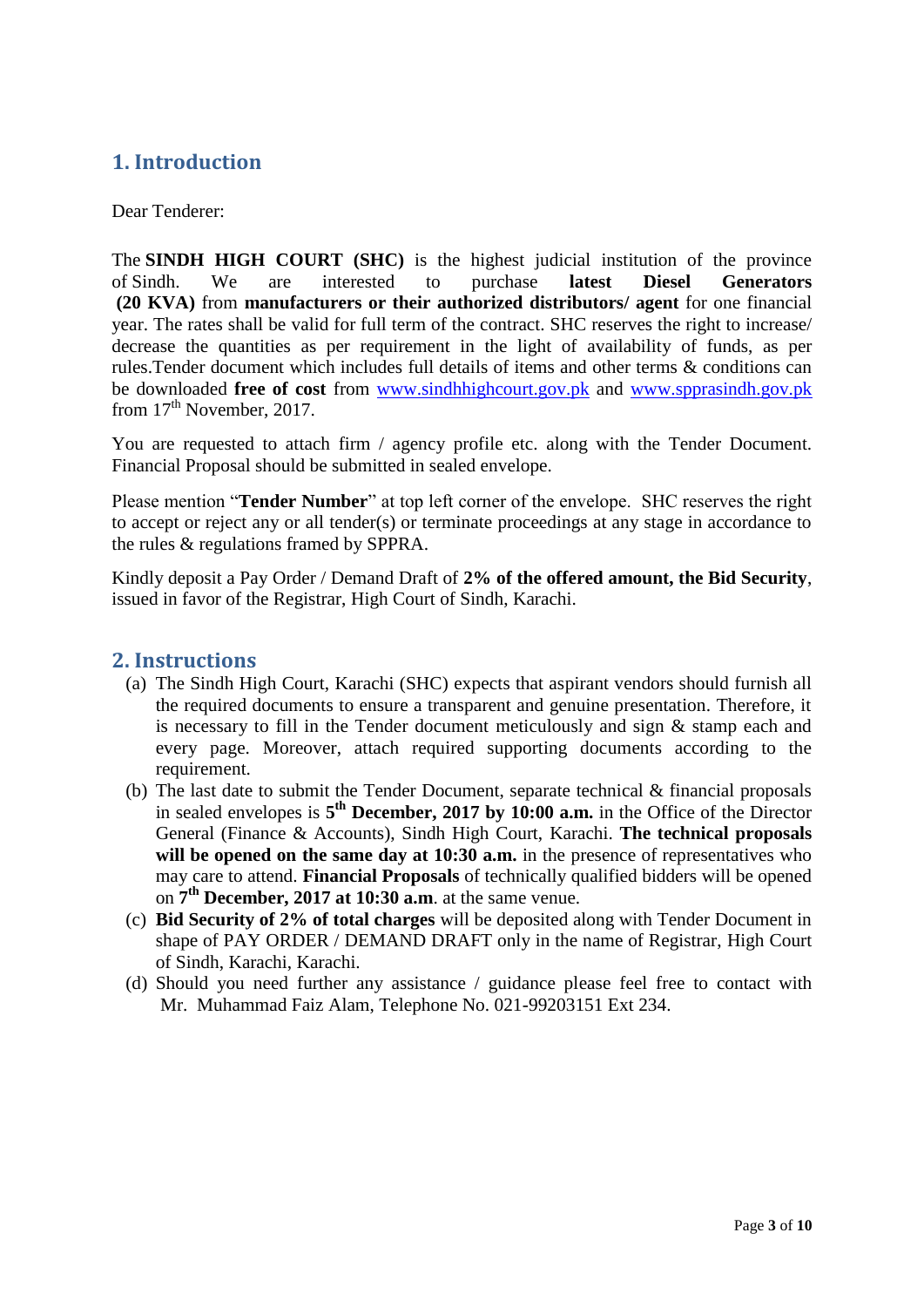## **3. Eligibility Criteria**

| S.No.          | <b>Eligibility Criteria</b>                                     | <b>Requirement</b> | <b>Attached</b> |
|----------------|-----------------------------------------------------------------|--------------------|-----------------|
|                |                                                                 |                    | (Y/N)           |
|                | Profile of company/firm along with relevant documents.          | Mandatory          |                 |
| $\mathcal{D}$  | Registration with relevant tax/regulatory authorities (copies   | Mandatory          |                 |
|                | required).                                                      |                    |                 |
| 3              | Copies of at least three (03) purchase orders of similar nature | Mandatory          |                 |
|                | during the last three years along with Completion Certificate   |                    |                 |
|                | for the work completed (copies required).                       |                    |                 |
| $\overline{4}$ | Undertaking on judicial stamp paper that firm has never been    | Mandatory          |                 |
|                | blacklisted<br>any government semi government,<br>by            |                    |                 |
|                | autonomous and stated owned organization.                       |                    |                 |
|                | Total Financial turnover of at least Rs. 50 million during the  | Mandatory          |                 |
|                | last three years. (financial statement or bank statement or     |                    |                 |
|                | both are required)                                              |                    |                 |

<span id="page-3-0"></span>

| Name:                        |  |
|------------------------------|--|
| Designation:                 |  |
| <b>Signature &amp; Stamp</b> |  |

# **4. Sample of Technical Proposal**

- 1. Technical Proposal must be according to following format otherwise it will not be considered.
- 2. Technical Proposal should be sealed in separate envelope.

<span id="page-3-1"></span>

| <b>Requirement of Sindh High Court</b> |                                                                                                                                                   | <b>Specifications offered</b><br>by Bidder (Kindly do<br>not leave any box<br>blank) | <b>Comply</b><br>(Y/N) |
|----------------------------------------|---------------------------------------------------------------------------------------------------------------------------------------------------|--------------------------------------------------------------------------------------|------------------------|
| <b>Features</b>                        | <b>Details</b>                                                                                                                                    |                                                                                      |                        |
| <b>Model</b>                           | Latest model of 20 KVA Denyo, Honda<br>or equivalent                                                                                              |                                                                                      |                        |
| <b>Number of</b><br>3-Phase, 4-Wire    |                                                                                                                                                   |                                                                                      |                        |
| <b>Phases</b>                          |                                                                                                                                                   |                                                                                      |                        |
| <b>Sound Proof</b><br><b>Type</b>      | Environmental friendly Sound proof<br>model having effective sound insulating<br>materials.<br>Extremely quiet<br>when<br>operating at full load. |                                                                                      |                        |
| <b>Voltage</b>                         | Within $\pm 1.5\%$                                                                                                                                |                                                                                      |                        |
| <b>Regulation</b> $(\%)$               |                                                                                                                                                   |                                                                                      |                        |
| <b>Frequency</b>                       | Within 5.0% through no-load to full-                                                                                                              |                                                                                      |                        |
| <b>Regulation</b> $(\%)$               | load.                                                                                                                                             |                                                                                      |                        |
| <b>Voltage</b>                         | Deviation Factor of open-circuit                                                                                                                  |                                                                                      |                        |
| Waveform                               | terminal voltage should not exceed 0.06.                                                                                                          |                                                                                      |                        |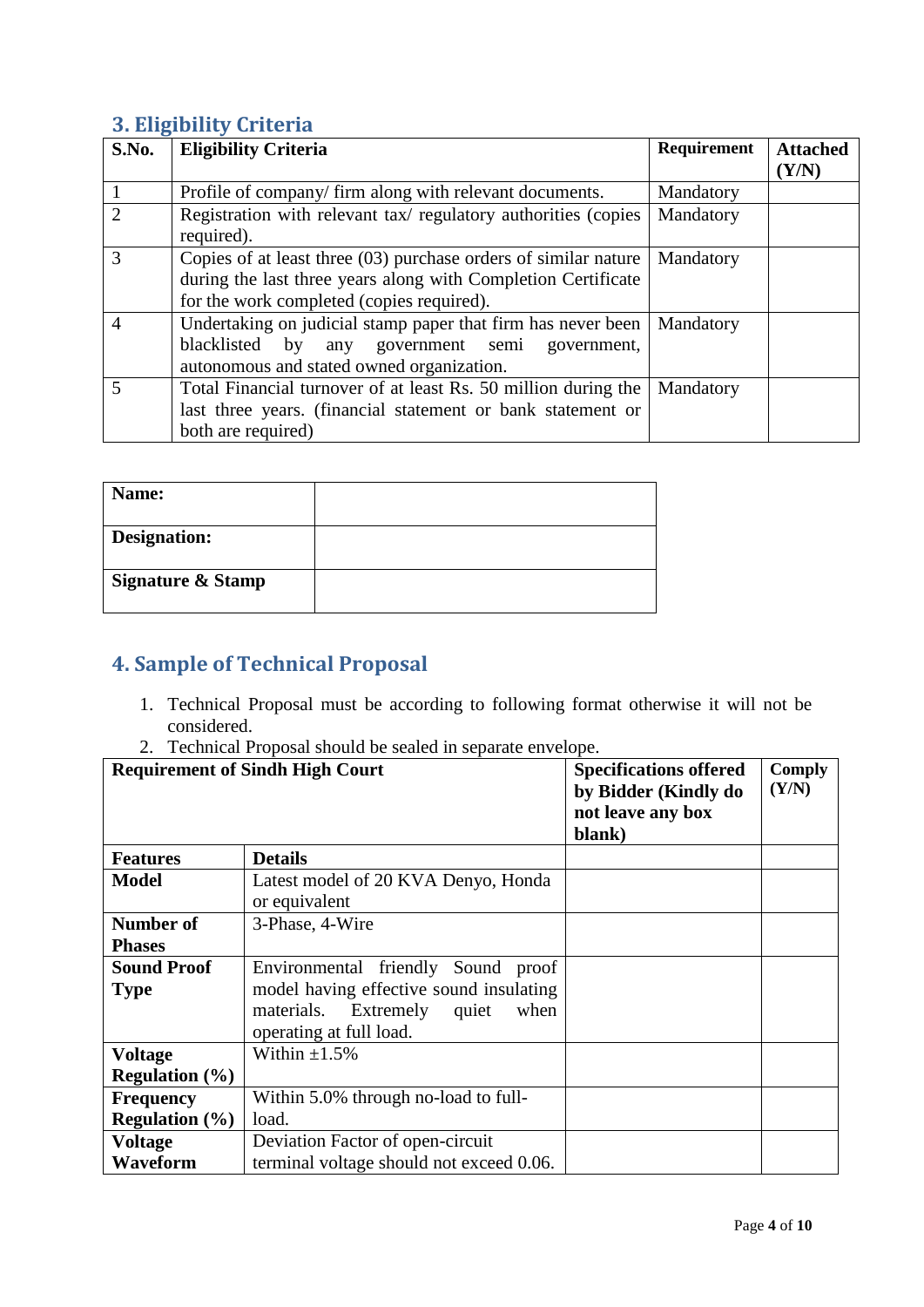| <b>Frequency</b>                      | $50/60$ Hz                                           |  |  |
|---------------------------------------|------------------------------------------------------|--|--|
| Generator should be operated at 50/60 |                                                      |  |  |
|                                       | Hz by simply adjusting the engine speed              |  |  |
|                                       | using the throttle control knob on the               |  |  |
|                                       | control panel.                                       |  |  |
| <b>Output Rating</b>                  | 20 to 25 KVA                                         |  |  |
| (continuous)                          |                                                      |  |  |
| <b>Output Rating</b>                  | 22 to 27.5 KVA                                       |  |  |
| (standby)                             |                                                      |  |  |
| <b>Built in Water</b>                 | The generator and electrical components              |  |  |
| <b>Proof Steel</b>                    | should fully enclose in a solid-steel                |  |  |
| Canopy.                               | waterproof canopy.                                   |  |  |
| Auto                                  | In-built emergency system to protect the             |  |  |
| <b>Protection</b>                     | generator from malfunctions.                         |  |  |
| <b>True Heavy</b>                     | Should have features of extra power                  |  |  |
| Duty                                  | performance so that job can be done                  |  |  |
| <b>Performance</b>                    | without the inconvenience of using                   |  |  |
|                                       | another generator.                                   |  |  |
| <b>Economical</b>                     | Imported highly reliable diesel engine               |  |  |
| <b>Performance</b>                    | with efficient and low fuel consumption.             |  |  |
|                                       | Uninterrupted generation operation for               |  |  |
|                                       | minimum 12 hours under full load.                    |  |  |
| <b>Clean Engines</b>                  | Engines should have PVC (Purge                       |  |  |
|                                       | Control Valve) system so that exhaust                |  |  |
|                                       | emissions could be minimized.                        |  |  |
| <b>Maintenance</b>                    | All daily maintenance requirements can               |  |  |
|                                       | be performed from one side of the                    |  |  |
|                                       | machine. There should be full access to              |  |  |
|                                       | the engine. Should have external drain               |  |  |
|                                       | plugs for oil, fuel and water so that                |  |  |
|                                       | routine maintenance can be performed                 |  |  |
|                                       | easily. For major engine overhauls, the              |  |  |
|                                       | canopy (bonnet) can be unbolted.                     |  |  |
| Electromagnetic                       | Attenuated to meet most commercial                   |  |  |
| <b>Interference</b>                   | requirements.                                        |  |  |
| <b>Level</b>                          | Mechanism for auto fuel air extractor is             |  |  |
| <b>Auto Fuel Air</b>                  |                                                      |  |  |
| <b>Extractor</b><br><b>Climatic</b>   | required.                                            |  |  |
| <b>Condition</b>                      | Designed to functions in all climatic<br>conditions. |  |  |
|                                       |                                                      |  |  |
| <b>Warranty</b>                       | 24 months warranty effective from the                |  |  |
|                                       | date of installation.                                |  |  |
| <b>Maintenance</b>                    | Free Service for one year from the date              |  |  |
|                                       | of installation.                                     |  |  |

| Name:             |  |
|-------------------|--|
| Designation:      |  |
| Signature & stamp |  |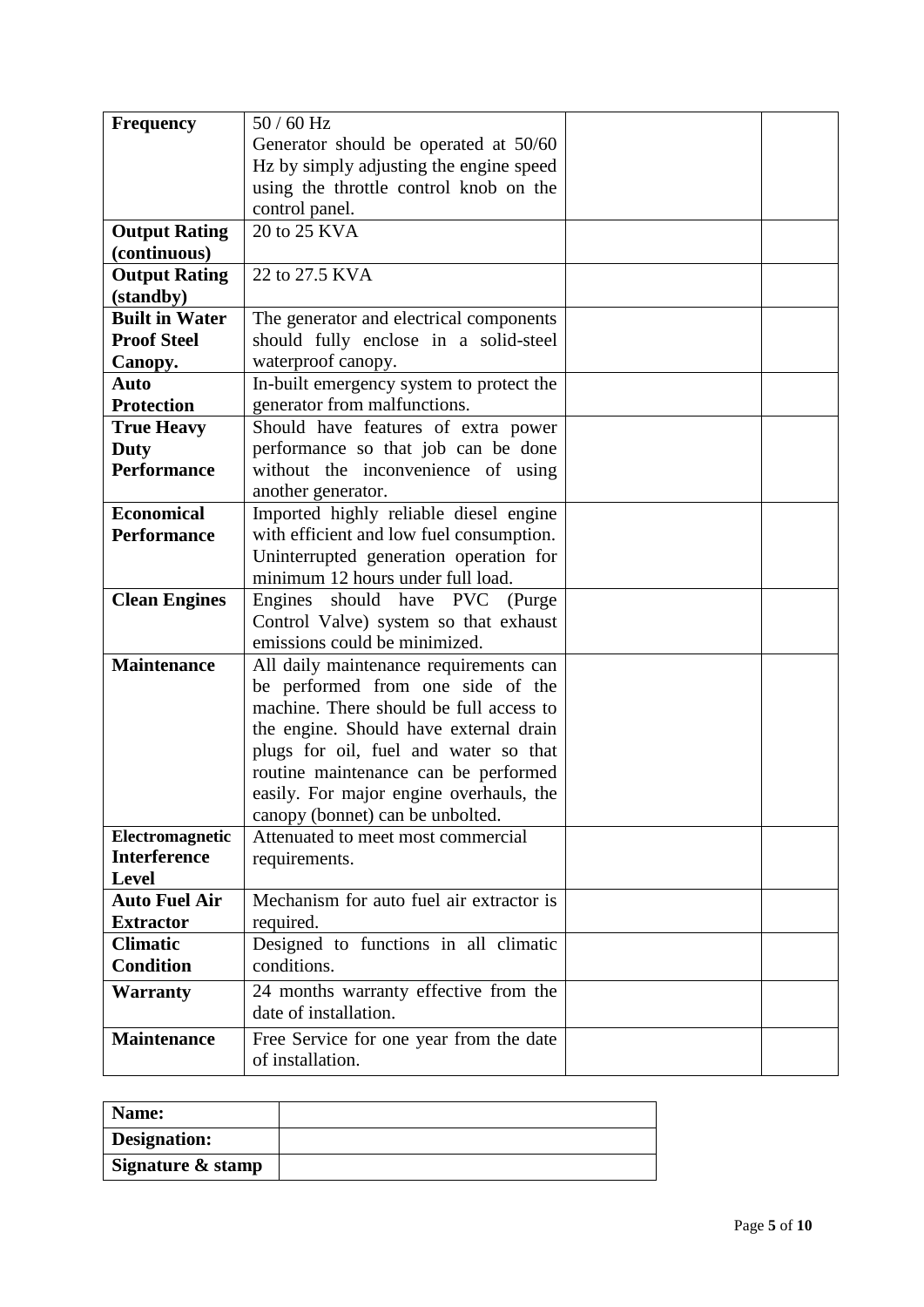# **5. Sample of Financial Proposal**

- 1. Financial proposal should be as per following format & sealed in separate envelope.
- 2. Rates should be inclusive of all types of taxes.
- 3. Rates should be inclusive of installation fee, installation material, power cable, control cable, RCC foundation, rigger charges, transportation charges, service charges etc.

<span id="page-5-0"></span>

| <b>BILL OF QUANTITY FORM</b> |                                                                                                                                                                        |                                                      |                                                                                                                              |                                                                                                                        |
|------------------------------|------------------------------------------------------------------------------------------------------------------------------------------------------------------------|------------------------------------------------------|------------------------------------------------------------------------------------------------------------------------------|------------------------------------------------------------------------------------------------------------------------|
| S.No                         | <b>Model</b>                                                                                                                                                           | Annual<br><b>Units</b><br>$\left($ approx. $\right)$ | <b>Per Unit Rate</b><br>(including all<br>taxes,<br>transportation,<br>service charges<br>$etc.$ )<br>Rs.<br>(in Pak Rupees) | Amount<br>(including all<br>taxes,<br>transportation,<br>service charges<br>$etc.$ )<br>Rs. (in Pak<br><b>Rupees</b> ) |
|                              |                                                                                                                                                                        | 06                                                   |                                                                                                                              |                                                                                                                        |
|                              | Amount (including all taxes, transportation, service charges etc.)<br>(in figures)<br>Amount (including all taxes, transportation, service charges etc.)<br>(in words) |                                                      |                                                                                                                              |                                                                                                                        |

| Name:             |  |
|-------------------|--|
| Designation:      |  |
| Signature & stamp |  |

#### **6. Terms & Conditions**

- 1. **Tender Document**: Tender document which includes full details of items and other terms & conditions can be downloaded free of cost from [www.sindhhighcourt.gov.pk](http://www.sindhhighcourt.gov.pk/) and [www.spprasindh.gov.pk.](http://www.spprasindh.gov.pk/)
- 2. **Bidding Method**: Single Stage-Two Envelopes method will be adopted for bidding process as per SPPRA Rules.
- 3. **Company Profile:** Company Profile along with relevant documents be attached with this document.
- <span id="page-5-1"></span>4. **Validity Period:** The procurement contract will be awarded within bid validity period i.e. 90 days as per SPRRA Rules.
- 5. **Issuance of Purchase Order**: Purchase Order shall be issued from the office of the Assistant Registrar (Resident-II) of Sindh High Court.
- 6. **Receiving/Acceptance of Purchase Order:** The vendor will sign the copy of the Purchase Order as acknowledgement.
- 7. **Time of Delivery of Good:** The delivery should be made by the supplier at the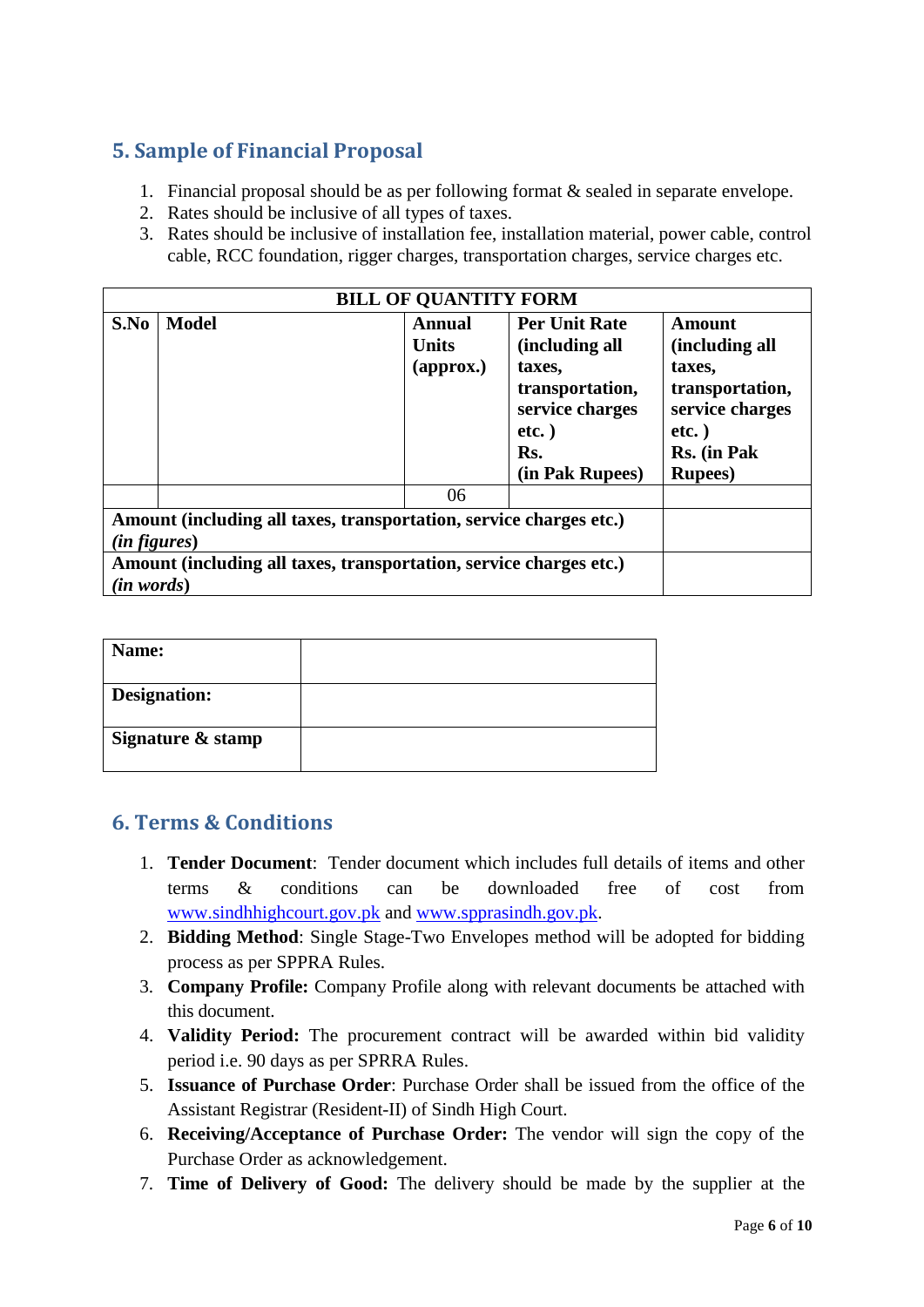residences of the Hon"ble Judges.

- 8. **Delayed Delivery:** 2% penalty of the total amount will be imposed per month for which the company/firm/agency failed to deliver within the delivery/execution period.
- 9. **Inspection:** Physical inspection will be carried out by Assistant Registrar, Resident-II Branch of SHC at the residences of the Hon"ble Judges. Ordered material is subject to final inspection at the time of delivery.
- 10. **Quantity Delivered:** Competent Authority reserves the right to increase/decrease the quantity as per requirement and availability of funds, as per rules.
- 11. **Payment Term:** Payment shall not be made in advance and against partial deliveries.
- 12. **Condition of Goods**: All items must meet in all respects with the specifications & conditions of the Order and must be in good condition & conform to the best industrial quality standards; otherwise they will be liable to be rejected as per rules.
- 13. **Rejection of Goods:** We reserve the right to cancel any or all the items if material is not in accordance with our specification or if the delivery is delayed.
- 14. **Disclosure of Confidential Script/Material:** All rights reserve with the SHC and no information either in written/electronic media/copying form should be disseminated without the permission of the authority.
- 15. **Termination:** The contract shall be terminated in case of violation of terms and conditions by the contractors.
- 16. **Submission of Bills/Invoices:** Invoice/bill, Purchase Order & Delivery Challan should be submitted in the office of Assistant Registrar (Resident-II) of Sindh High Court.
- 17. **Bid Security:** All bids must be accompanied by an earnest money/ security of **2% of total bid amount**. The bid security of unsuccessful bidder will be released by SHC after award of work or after expiry of bid validity period as per rules whereas the bid security money of successful bidder will be released after the submission of performance security equivalent to 10% of contract price.
- 18. **Validity Period of Contract:** The contract will remain valid for the period of one financial year.
- 19. **Price / Rate:** Price / rate must be quoted on Bill of Quantity Form only and submitted in sealed envelope. Price/ rate shall include all taxes, duties, levies, charges, insurance, freight, transportation etc. All currency in the proposal shall be quoted in Pakistani Rupees (PKR). The Bid prices and rates are fixed during contract and under no circumstance shall any contractor be entitled to claim enhanced rates for any item in this contract.
- 20. **Resolution of Differences:** In case of any difference or dispute arises between the parties, the same shall be dealt with as per rules.
- 21. **Rules, Regulations & Policies:** All rules, regulations and policies will be governed in accordance to the SPPRA.
- 22. **General Sales Tax:** General Sales Tax will be paid on applicable items only by the company/firm/agency.
- 23. **Rights:** SHC reserve the right to accept or reject any or all tender(s) or terminate proceedings at any stage in accordance to the rules & regulations framed by SPPRA.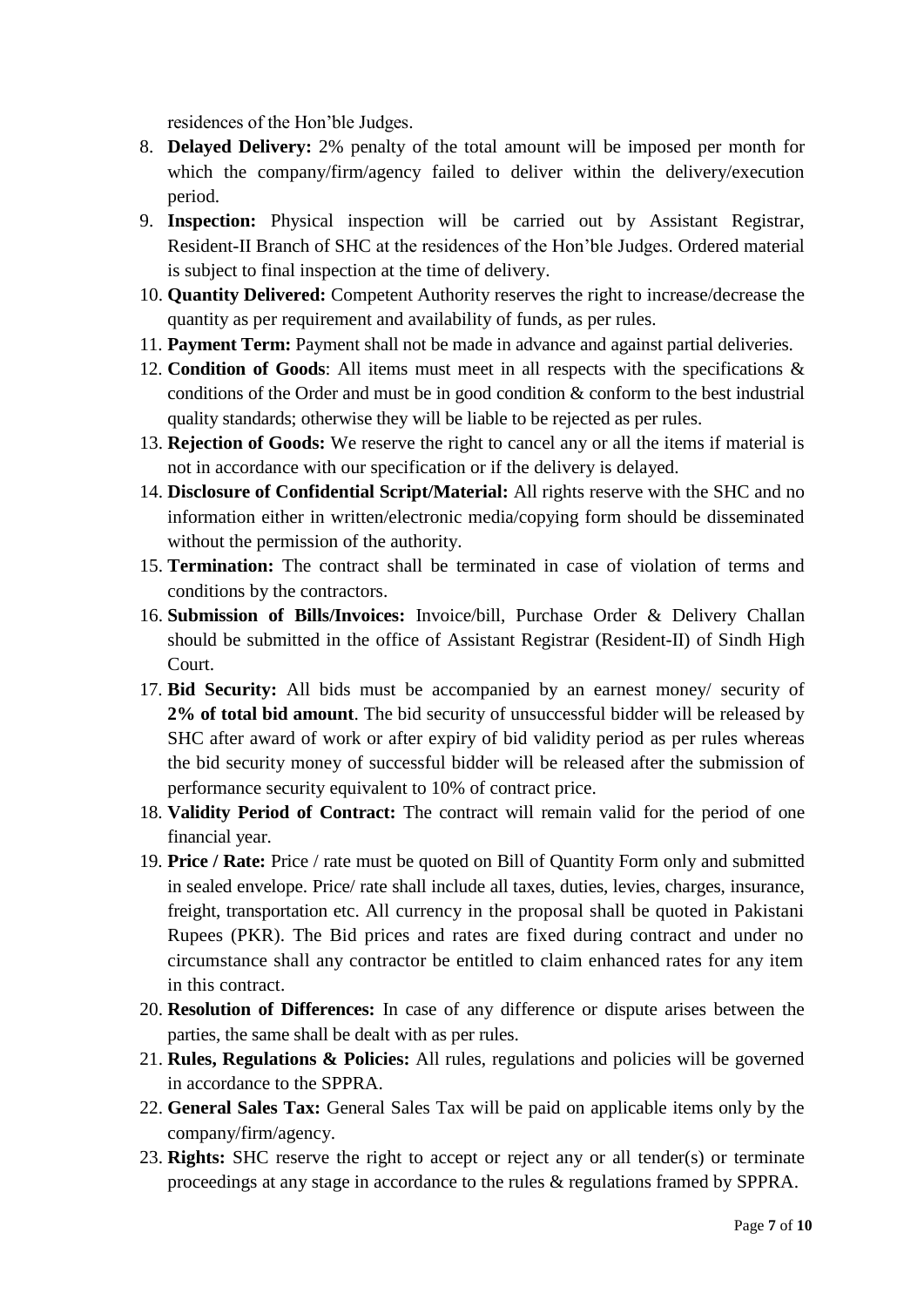- 24. **Mistakes in Calculation:** The contractor/ supplier will be liable for any mistakes in calculation of price/ rate and amount and shall be liable to suffer the loss arises at any stage of contract, due to mistakes in calculation or tax rates.
- 25. **Government tax(es), levi(es) and charges(s)**: All Government taxes (including Income tax and stamp duty), levies and charges will be charged as per applicable rates / denomination of Purchase / Work Order.
- 26. **Contract Cost**: The contractor shall pay all the cost for preparation of legal documents of contract.
- 27. **Stamp Duty**: Stamp duty will be levied as per rules.
- 28. **Other**: SSPRA Rules will be followed for all other terms and conditions not specified/ mentioned/ ambiguous in this tender document. Kindly read SPPRA Rules for further details.

It is hereby certified that the terms and conditions have been read, agreed upon and signed.

| Name:               |  |
|---------------------|--|
| <b>Designation:</b> |  |
| Signature & stamp   |  |

#### **7. Sample of Proposal Submission Form**

To be printed on the letter head of firm.

Tender Reference No.02 Dated

Name of Contract:

The Learned Registrar, Sindh High Court, Karachi.

Dear Sir,

<span id="page-7-0"></span>We, the undersigned, offer to provide our services for "\_\_\_\_\_\_\_\_\_\_\_\_\_\_\_\_\_\_\_\_\_\_", as a Bid, sealed in an envelope.

We understand you are not bound to accept any Proposal you receive and reserves the right to accept or reject any offer and to annul the bidding process and reject all proposals without assigning any reason or having to owe any explanation whatsoever.

The decision of Purchase Committee shall be final and cannot be challenged on any ground at any forum and the Purchase Committee will not be liable for any loss or damage to any party acting in reliance thereon.

Sincerely,

Name Designation, Name of Company Dated: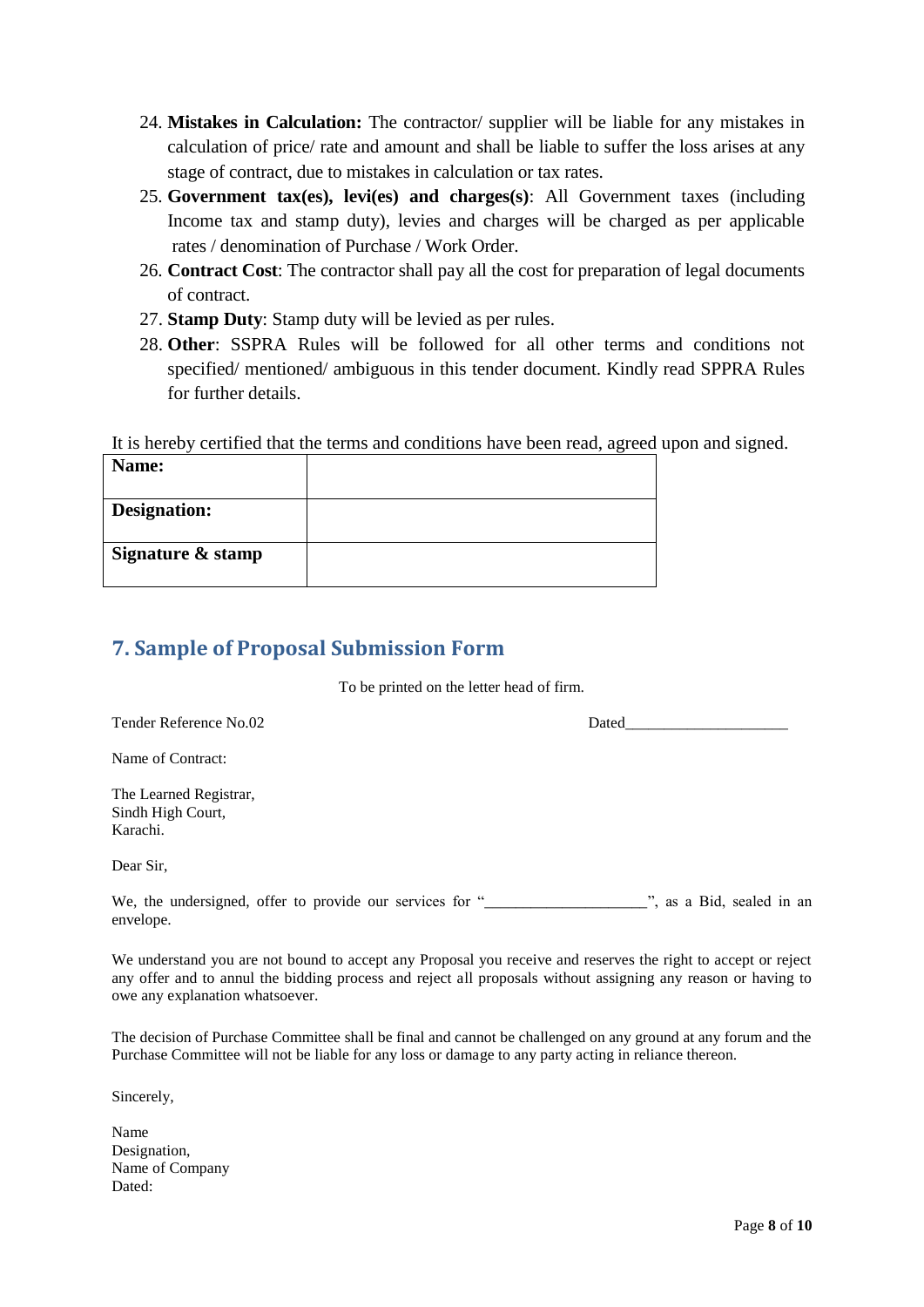### **8. Sample of Articles of Agreement**

**This Agreement** made this \_\_\_\_\_\_\_\_\_\_ day of \_\_\_\_\_\_\_\_ 2017, by and between the Sindh High Court, Karachi, Sindh, including his successors in office and Assignees / Agents, acting through the learned Registrar, hereinafter called the "**SHC**", of the one part,

**And** M/s\_\_\_\_\_\_\_\_\_\_\_\_\_\_\_\_\_\_\_\_\_\_\_\_\_\_\_\_\_\_\_, located at \_\_\_\_\_\_\_\_\_\_\_\_\_\_\_\_\_\_\_\_\_\_\_\_\_\_\_\_\_\_\_\_\_\_\_\_\_, hereinafter called the "**Contractor**" which expression shall include their successors, legal representatives of the second part.

<span id="page-8-0"></span>Whereas the **SHC** requires supply of **the analyzing and supply and whereas the Contractor** has agreed to supply, the said items valued at **Rs.\_\_\_\_\_\_\_\_\_\_\_\_\_** and words (\_\_\_\_\_\_\_\_\_\_\_\_\_\_\_\_\_\_\_\_\_\_\_\_\_\_\_\_\_\_\_\_\_\_\_\_\_\_\_) on quarterly basis as per Purchase Orders, subject to the terms and conditions set forth, hereinafter, which have been accepted by the **Contractor**.

#### **Now this Agreement witnesses as follows:**

- 1. In this agreement words and expressions shall have the same meanings as are respectively assigned to them in the **Conditions of Contract** hereinafter referred to.
- 2. The following documents which, for the purpose of identification, have been signed by \_\_\_\_\_\_\_\_\_\_\_\_\_\_\_\_\_\_\_\_\_\_\_\_\_\_ on behalf of the **Contractor,** and by the learned Registrar on behalf of the **SHC**, all of (name and designation of the authorized person)

Which shall be deemed to form and be read and construed as a part of this **Agreement** viz.

- a) Articles of Agreement;
- b) Instructions to Tenderers;
- c) Conditions of Contract;
- d) Contractor"s Offer including the relevant correspondence prior to signing of this Agreement with all Annexures duly filled in.
- e) The specifications of the items; and
- f) Bill of Quantity with prices.
- 3. In consideration of the payment to be made to the Contractor, the **Contractor** hereby **covenants** with the SHC to supply & deliver all items in conformity in all respects of the Contract on quarterly basis, as mentioned in Purchase Orders.
- 4. The **SHC** hereby **covenants to pay** the Contractor in consideration of the supply & delivery of items at the contact price on quarterly basis subject to release of funds.

**In Witness Thereof** the parties have hereunto set their respective hands and seals, the day, month and year first above written.

#### **WITNESSES:**